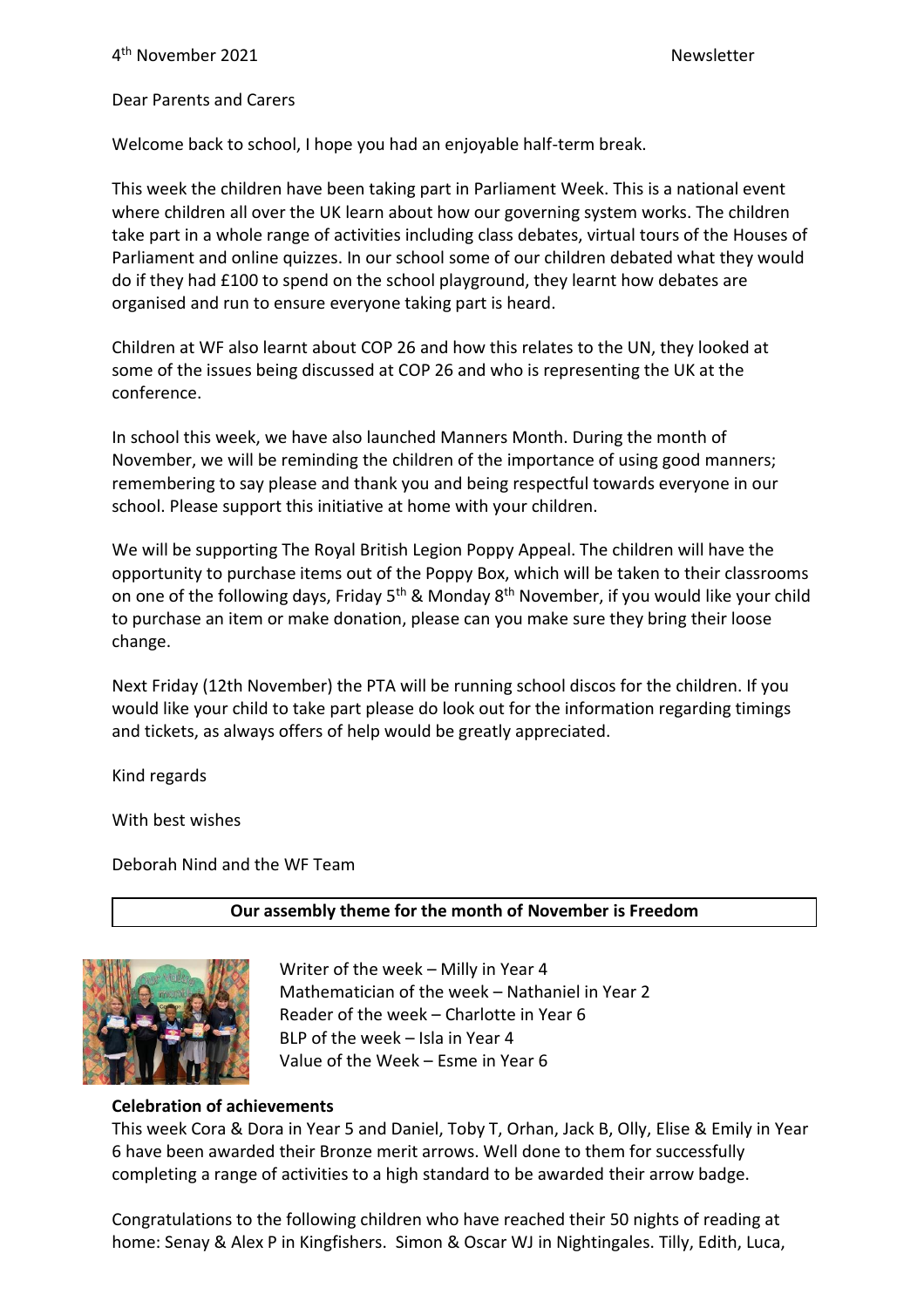Emeran, Esme, Eva & Joshua in Swallows. Milly, Nate, Nancy, Tom, Dexter, Charlie, Amelia, Daisy, Serenity, Ingrid, Georgia, Zeko & Nathan in Owls. Jude, Luka & Evan in Red Kites. Annabel, Isla, Tymek, Anelie, Martha, Ben, Harry & Nevaeh B in Kestrels. Orhan, Daniel and Toby in Eagles. Maisie, Iris, Claire, Nell, Seb, Peter & Becka in Peregrine Falcons. Charlotte in Sky Larks. Congratulations to the following children who have reached their 25 nights of reading at home: Reggie, Daniel, Immy, Stanley & Phoebe in Kingfishers. Ruari in Nightingales. Sofia in Swallows. Zach in Red Kites. Emmie & Henry in Owls. Olly in Eagles.

# **Attendance**

#### **EVERY SCHOOL DAY COUNTS!**

There are only 190 statutory school days in one year and 175 days (weekends and school holidays) available to use for holidays. Parents should avoid taking their children out of school during term time in order to go on holiday.

| <b>Class</b>      | Attendance for 18.10.21 - 22.10.21 |
|-------------------|------------------------------------|
| Eagles            | 95.99%                             |
| Kestrel           | 97.02%                             |
| Kingfishers       | 96.69%                             |
| Nightingales      | 96.97%                             |
| Owls              | 95.82%                             |
| Peregrine Falcons | 95.64%                             |
| <b>Red Kites</b>  | 97.61%                             |
| Robins            | 95.49%                             |
| Sky Larks         | 95.73%                             |
| <b>Swallows</b>   | 98.92%                             |
| Wrens             | 95.87%                             |
| Total             | 96.63%                             |

# **Breakfast Club**

Breakfast club runs every day from 07:30 – 08:45 in the Howard Hillsdon building (old playgroup). The children enjoy a range of breakfast cereals, fruit juices, yoghurts and toast, followed by the opportunity to play indoor games. The cost is £5.00 per child. If you would like your children to take part in breakfast club, **please see the staff in the office to book prior to attendance.**

# **PTA**

# **Christmas Artwork**

As mentioned previously the process for ordering the children's Christmas artwork is different this year.

Each form has a unique reference number for your child which you'll need to add online when placing your order. **PLEASE TAKE NOTE OF THIS IF YOU PLAN TO ORDER AFTER RETURNING THE FORM**.

Once ordered please tick the box on the form and return the artwork to school. If you don't return the form to school the artwork can't be uploaded and there's a risk you'll receive blank items. The deadline for forms to be returned is **THIS Friday 5th November**. Please don't hesitate to get in touch if you have any questions [williamfletcherschoolpta@gmail.com](mailto:williamfletcherschoolpta@gmail.com)

Many thanks and please share!

# **Autumn Disco**

The Autumn Disco is next Friday 12th November. Times are as follows - Years 1 & 2: 3.45pm- 4.45pm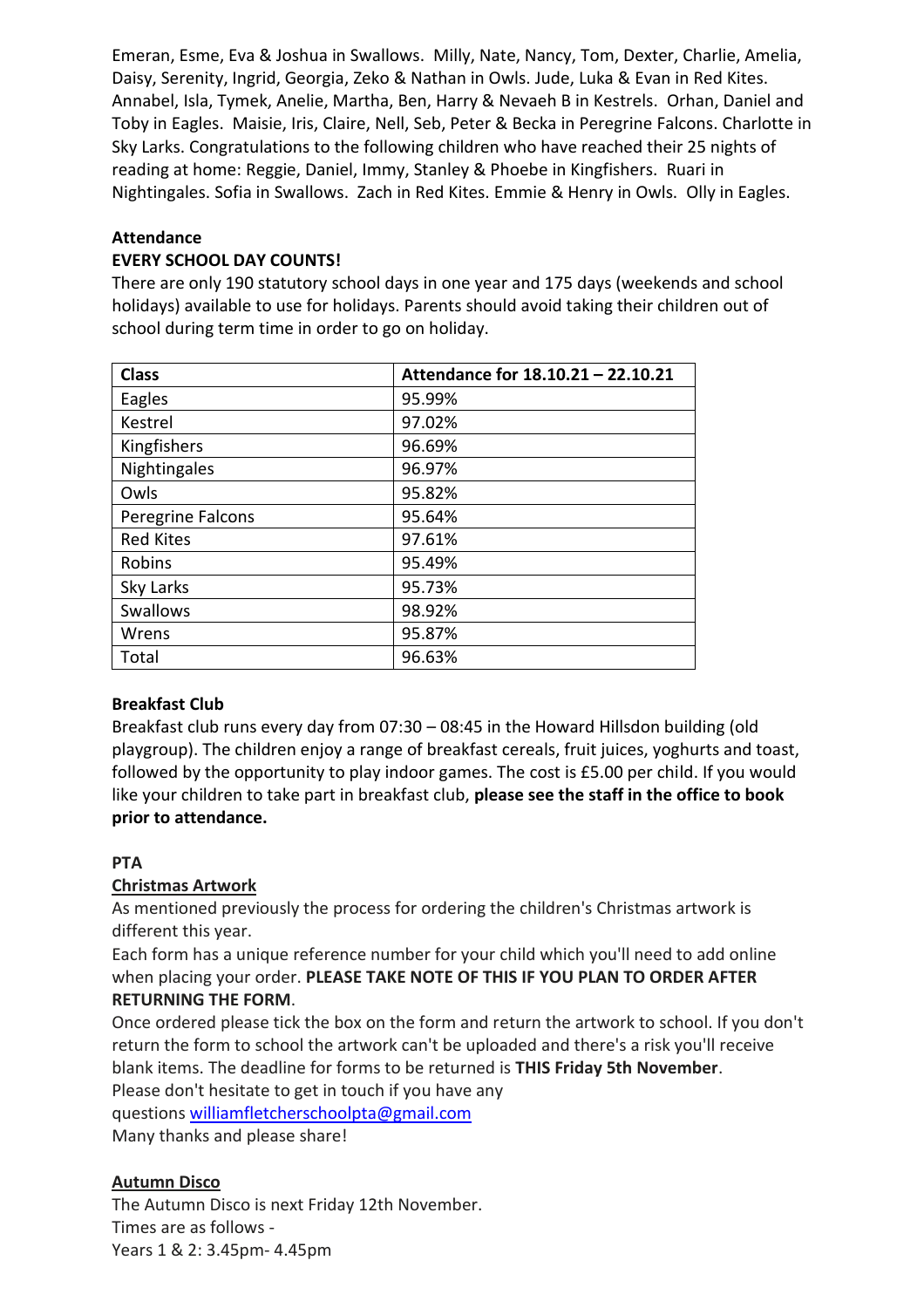Years 3 & 4: 5.00pm- 6.00pm Years 5 & 6: 6.15pm - 7.15pm Tickets are £5 and include entry, hotdog, drink, sweets and a glowstick. We will be selling tickets in advance in the bottom playground at pick up Monday 8th - Wednesday 10th November. Please don't hesitate to get in touch if you have any questions [williamfletcherschoolpta@gmail.com](mailto:williamfletcherschoolpta@gmail.com)

#### **Resources for Key Stage 1**

Could you start to save/bring in the following for our DT project this term please? We are making packed lunch boxes for pirates!

\*Plastic/paper bags

\*Cardboard

\*A variety of different sized and shaped cardboard/plastic boxes and containers Thank you from the KS1 Team

# **Winter viruses information from Oxfordshire County Council**

This winter, compared to last, there is a higher risk of catching a winter virus because people are getting more exposure to common viral infections.

COVID-19, flu, norovirus and respiratory syncytial virus (RSV) could all be in circulation at the same time in Oxfordshire.

For the majority of children, these illnesses will not be serious, and they will soon recover, but it's important we do all we can to minimise the chance of them spreading.

Vaccinations are an important part of reducing that risk – so please do ensure you and your families get the vaccines you are offered – but there is a lot more we can do at home, work and school.

· If your child has any symptoms of COVID-19 – a temperature, a persistent cough or a loss of taste or smell, book them a PCR test. This can be done at gov.uk/get-coronavirus-test.

· If you don't have symptoms or you just feel more generally unwell, you should regularly test for COVID-19 using an LFD test. These can be collected at pharmacies, ordered online, or you can get them through secondary schools.

· If your child is unwell – for example has an upset tummy, is nauseous, has a temperature, a bad cough or is sneezing a lot – keep them at home and follow the relevant guidance.

· Ensure you encourage your family to keep washing and drying their hands. Almost 80% of illness-causing germs are transmitted by the hands. Drying them can remove 99% of those germs so it's important to do both.

· Throw away used tissues and keep surfaces wiped down. They can harbour germs and so increase the risk of the viruses spreading.

· If you know someone is not well, then try to stay away from them. It's obvious, but the closer you are, the more likely you are to catch the virus they have.

More information on winter viruses can be found through the links below.

- · Oxfordshire Clinical Commissioning Group leaflet about managing your child's health
- · Oxfordshire Clinical Commissioning Group leaflet on bronchiolitis
- · Oxfordshire Clinical Commissioning Group leaflet on fever
- $\cdot$  0 18 NHS website

# **Yarnton Fireworks**

On Saturday 13 November. Gates open at 6pm. Fireworks start at 7.00pm. Little Marsh Playing Field (Behind the Turnpike Pub), Green Lane, Yarnton, OX5 1QE. American Hotdogs, Dinky Donuts, Cakes, Sweets & Refreshments!